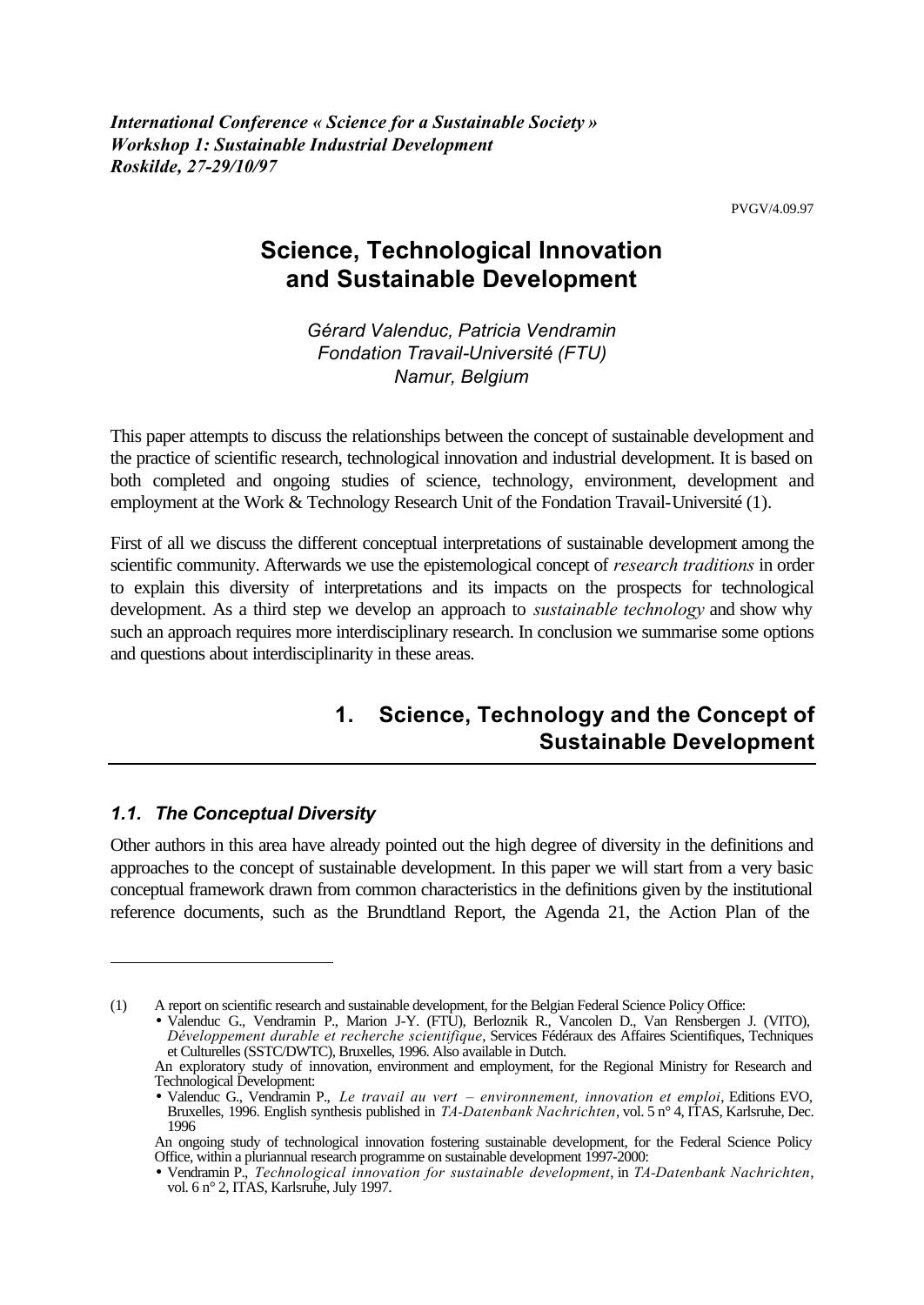European Union, etc. Throughout all these documents, the concept of sustainable development appears to have three basic components:

- the question of ecology, natural resources and global changes;
- the question of solidarity and justice, between present and future generations and between developing and developed countries;
- the question of economic growth and regulation, production and consumption.

These three components are common references in the various approaches to the concept of sustainable development in both political circles and the scientific community. They are not so new, as far as they were already present in the definition of the concept of « eco-development » at the Stockholm Conference, in 1972. Furthermore, those basic components are directly related to a multidisciplinary approach, insofar as they mix natural and social sciences.

The implementation of sustainable development gives a large role to scientific research and technological development. Scientific research always appears as an instrument that can foster sustainable development, as well in the Agenda 21 (chapters 34-35) as in its preparatory documents (ASCEND 21 – Agenda of Science for Environment and Development into the 21th Century) and in the follow-up of the Rio agreements (CSD – Commission on Sustainable Development). Research is presented as a key issue for a better understanding of the problems of sustainable development, as well as a key instrument in the elaboration of concrete measures and in the design of efficient solutions. Science is, however, only one instrument among others, together with regulatory, financial, cultural, institutional and political instruments, from which it cannot be isolated. Beyond this statement, scientists often diverge when they have to make the concept of sustainable development more operational in their research and development activities.

The next section attempts to discuss what kind of factors can explain the diversity in the interpretations of sustainable development among the scientific world and what are their consequences.

## *1.2. Factors Explaining Conceptual Diversity*

Conceptual diversity can be brought back to three factors that make up the difference between the points of view of the various scientific disciplines and the role they attempt to play in sustainable development. These factors are:

- the models for understanding the relations between man and nature;
- the points of view on social relations and on the organisation of society;
- the different cultures and conceptual frameworks coming from the various scientific disciplines dealing with the questions of science and sustainable development (paradigms, research traditions).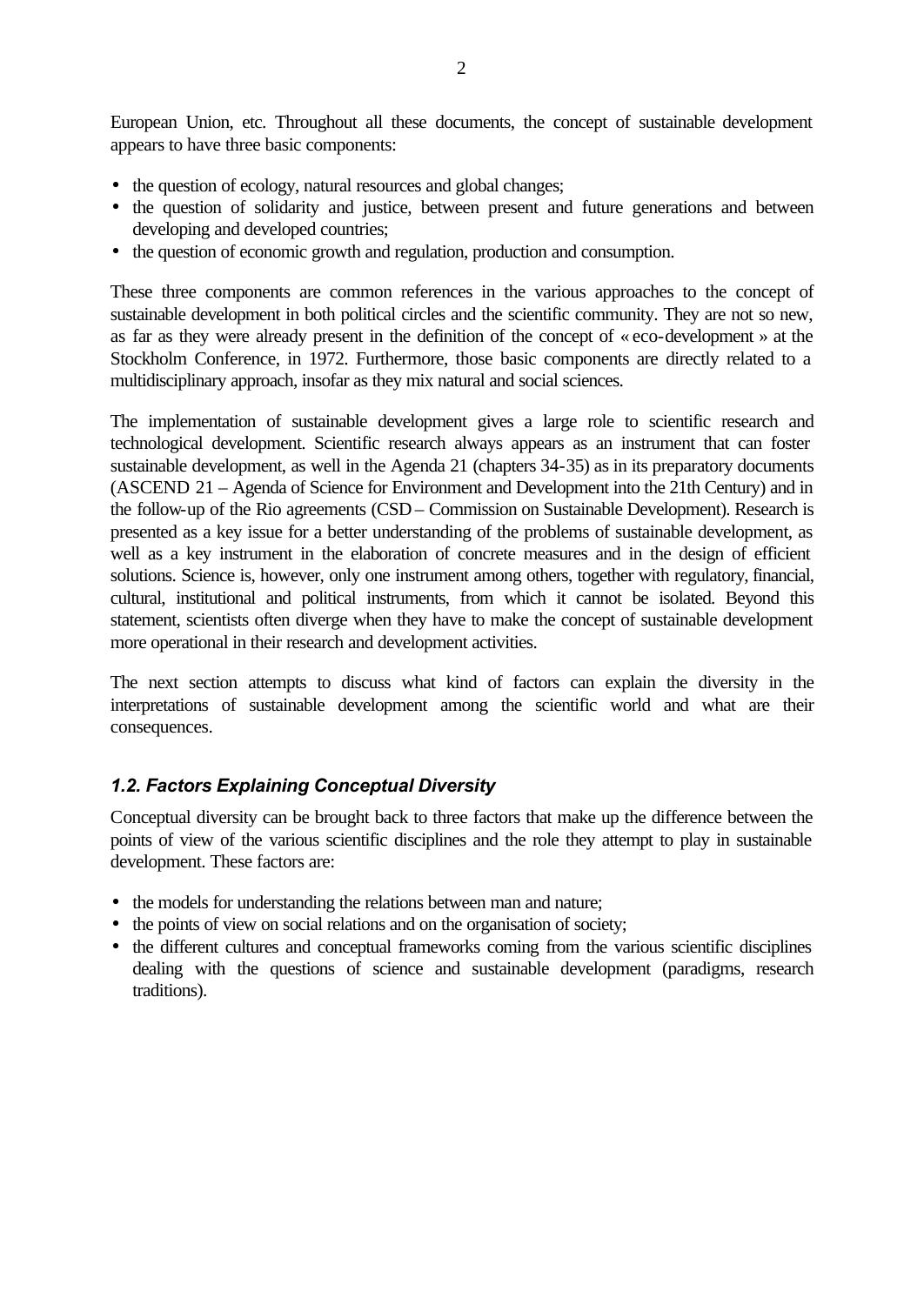For several authors, among whom Renn (2), De Wit and Opschoor (3), conceptual diversity can be characterised by the dilemma anthropocentrism / ecocentrism, allowing three different approaches to the relations between man and nature:

- The « utilitarian » anthropocentric approach considers nature as the main resource for the satisfaction of the needs of human beings. Society has to organise the management of natural resources like « good housekeeping » for the current and future generations, taking into account the limits of regeneration and exhaustion of natural resources. Technology and industrial development have to care for ecological efficiency.
- The « protectionist » anthropocentric approach considers nature as an essential collective good to be preserved as a guarantee for the survival and welfare of human societies. Any technological and industrial progress should respect the fragile equilibrium between human activities and the protection of nature.
- The ecocentric approach considers that nature belongs to all the living beings. Among them, human beings have the particular responsibility for managing their needs and demands according to the requirements of their environment. Human activities have to comply with the ethics of nature, which is of course constructed and interpreted by humans. The ecocentric approach has very little influence on the problems of technology and industry, but intervene in conflicts about environmental protection.

Other authors, such as Riechmann (4), also stress that conceptual diversity is related to ethical choices, but in a different way. Diversity reflects a struggle between opposite interpretations of the term «sustainability ». Some dominant interests in industry and politics try to reduce the original concept of sustainable development to something like « sustained growth », in order to avoid radical changes in the current production and consumption models. Conceptual diversity means political pluralism. Riechmann recognises that there is not a unique « good » concept of sustainability and he pleads for criteria and principles in order to assess to what extent a particular development (technology, industry, law, etc.) is really sustainable.

Although meaningful, this kind of explanation can be applied to all the opinions about sustainability and it is not specific to science and technology. Other factors have to be taken into account. Renn and Kastenholz suggest that the « cultural backgrounds » of the different existing disciplines exert a significant influence on the behaviour of scientists towards the sustainability issue:

• For an economist, sustainability is at first related to new economic models of growth and regulation, taking into account not only the traditional quantifiable components of welfare, but also a lot of environmental « externalities » and qualitative assets.

l

<sup>(2)</sup> Renn O., Kastenholz H.G., *Ein regionales Konzept für nachhaltiger Entwicklung*, in *Gaia: Ecological Perspectives in Science, Humanities and Economics*, Spektrum Akademischer Verlag, Basel, vol. 5, n° 2, 1996, pp. 88-89. Renn O., *A regional concept of qualitative growth and sustainabiltity*, Bericht Nr 2, Akademie für Technikfolgenabschätzung in Baden-Württemberg, Stuttgart, 1994.

<sup>(3)</sup> De Wit A.J.F., Opschoor J.B. (Eds.), *Duurzame ontwikkeling: een verkenning van de consequenties voor wetenschpsbeoefening en onderzoek*, Raad voor Milieu en Natuur Onderzoek (RMNO), Den Haag, 1990, pp. 8- 9.

<sup>(4)</sup> Riechmann J., *Desarrollo sostenible: la lucha por la interpretación*, in *Ecología y Economía*, Fundación Primero de Mayo, Ediorial Trotta, Madrid, 1995.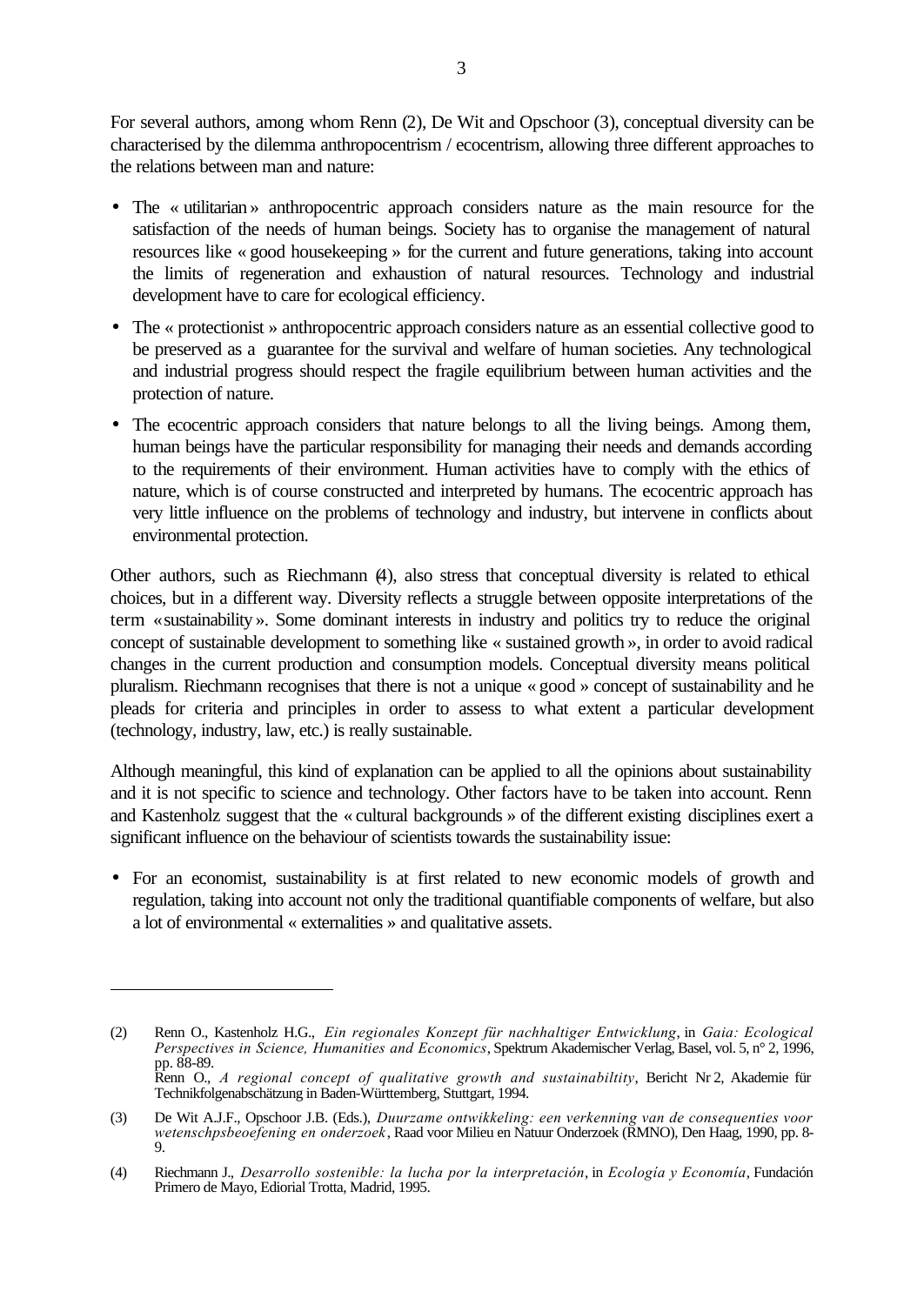- For an ecologist, sustainability means the use of natural resources to the extent that the carrying and regenerative capacities of the ecosystems are not jeopardised.
- For a physicist, sustainability means the ability of biological systems to fight against degradation of energy and resources (entropy) by creating new forms of order (negentropy) using the various inputs of solar energy.
- For a chemist or an engineer, the challenge of sustainability is to complete material and energy life cycles created by human activities, through new techniques for material design, re-use, recycling and waste management.
- For a social scientist, sustainability is characterised as «the social and cultural compatibility of human intervention in the environment with images of nature and the environment constructed by different groups within society » (5).

Factors linked with disciplines are also used by Faucheux and Noël (6) when they explain that the evolution of the economic theories on environment and sustainability is strongly determined by paradigms in natural sciences: mechanics, thermodynamics, living systems.

This short overview of explanations of conceptual diversity raises a question: can we consider sustainability as a new paradigm for both natural sciences and social sciences ? This question is not purely academic. If the answer is yes, sustainability should become a conceptual reference framework for all scientific disciplines. If the answer is no, sustainability has a more pragmatic role: it provides all sciences with a series of purposes, problems, questions, controversies and challenges that must require new methods and new solutions.

We think that the paradigmatic approach, in the Kuhnian meaning (The Structure of Scientific Revolutions), is not really appropriate to sustainable development. According to Kuhn, a new paradigm has to replace the old one, after a period of conflicts within scientific institutions, due to unsolved anomalies in the old paradigm. Such a linear model is unable to explain the complex relationships between the various disciplines concerned with sustainable development, and cannot help so much to design pragmatic responses.

Instead of paradigms, we prefer another epistemological concept, developed recently by Laudan: *research traditions*. According to Laudan (7), the concept of research tradition is more capable of coping with the diversity and complexity of current scientific practices than the concept of paradigm, which was tailored to explain the history of natural sciences. A research tradition is a set of particular theories, which together contribute to solve both conceptual and empirical problems in a research area. While a paradigm is either new and accepted or old and rejected, a research tradition is more or less alive or dying, fertile or sterile. It is healthy as long as it is appropriate to solve the problems it is confronted with. Research traditions distinguish themselves by their methods, their prescriptions, their general assumptions, their representations of the world and their ethical background. Different research traditions may exist at the same time, as well as different schools within a research tradition.

l

<sup>(5)</sup> Renn O., Kastenholz H.G., op. cit. pp. 89-91. Renn O., op. cit. pp. 8-10.

<sup>(6)</sup> Faucheux S., Noël J-F., *Economie des ressources naturelles et de l'environnement*, Ed. Armand Colin, Paris, 1995, pp. 17-61.

<sup>(7)</sup> Laudan L., *La dynamique de la science*, Editions Mardaga, Bruxelles, 1987, pp. 92-124. Laudan L., *Progress and its problems: towards a theory of scientific growth*, Routledge & Kegan Publishers, London, 1977.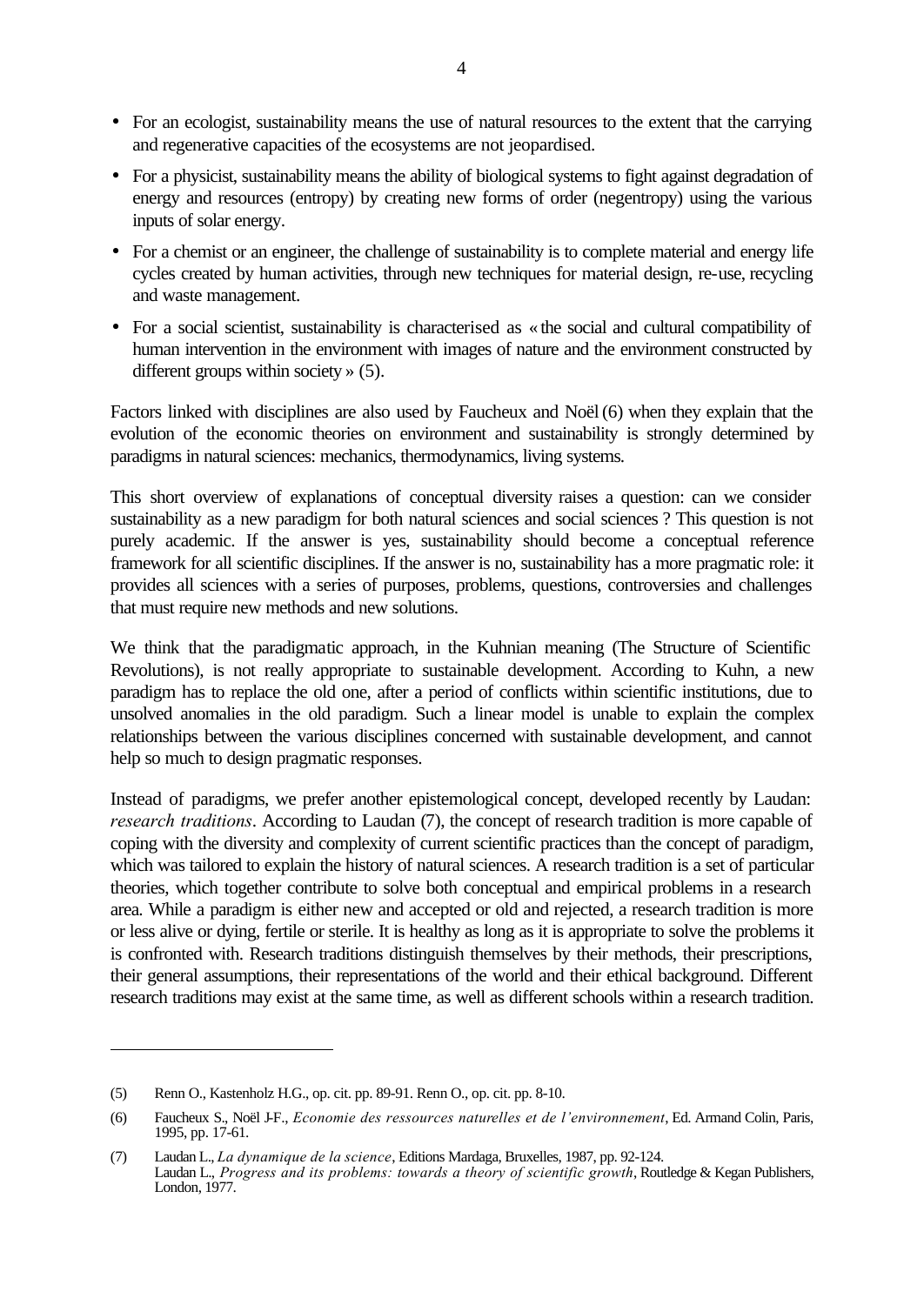This diversity reflects pluralism in science and is considered as a key positive factor in the dynamics of science.

These are the main reasons why we use the concept of research tradition in order to develop our interpretation of the conceptual diversity of « sustainability ».

## **2. Research Traditions, Relationships between Disciplines and Pathways for Technological Innovation**

Based on the various explanatory factors described above, we distinguish four evolving research traditions, regarding the practice of science and the options for technological innovation and industrial development.

## *2.1. The « Ecosystemic » Research Tradition*

The issue of sustainable development can be summarised as follows. Our planet is confronted with a lot of new ecological challenges and increasing threats, that require a deep conversion of scientists. No current models of development can survive because of the «objective limits » of the carrying capacity of the Earth. The various schools and variants within this research tradition mainly differ from the degree of importance given to the social aspects (distribution of wealth, solidarity and justice) and to social sciences. Anyway, sustainable development must be the new model, capable of guaranteeing this carrying capacity in the long term. Science and technology must help to provide us with new knowledge and new solutions.

In this research tradition, the weight of natural sciences is very important. They have a key role to play in their relationships with other disciplines. Natural sciences have to give the correct explanations about the «objective limits » and to define a framework for working out solutions. Other disciplines, such as economics, social sciences, law, engineering, are considered as instruments that can help to implement the solutions indicated by natural sciences. For instance, a lot of natural scientists adopt this behaviour in relation to climate change and greenhouse effect.

The challenge for industrial development is to cope with those « objective limits », which are objective constraints. Ecological goals and environmental standards (emissions, energy consumption, waste production) have to be as severe as possible and industry has to find the most cost-effective ways to adapt itself to the new constraints, should it be achieved by end-of-pipe technology or cleaner technology.

Interdisciplinarity is required in this research tradition, but the relationships between disciplines are polarised around natural sciences. Other sciences and technologies are considered as instruments to be used in the general framework defined by natural sciences. Interdisciplinarity may be reduced to a kind of « general scientific culture » that has to be shared by all scientific disciplines.

## *2.2. The Research Tradition of « Development Economics »*

The concept of sustainable development is mainly perceived as a challenge for the theories of growth and regulation and their application as macro-economic tools and models. A key divergence with the « ecosystemic » research tradition is that the present one rejects the existence of *objective and absolute limits* given by natural sciences, because this approach is too «malthusian ». Global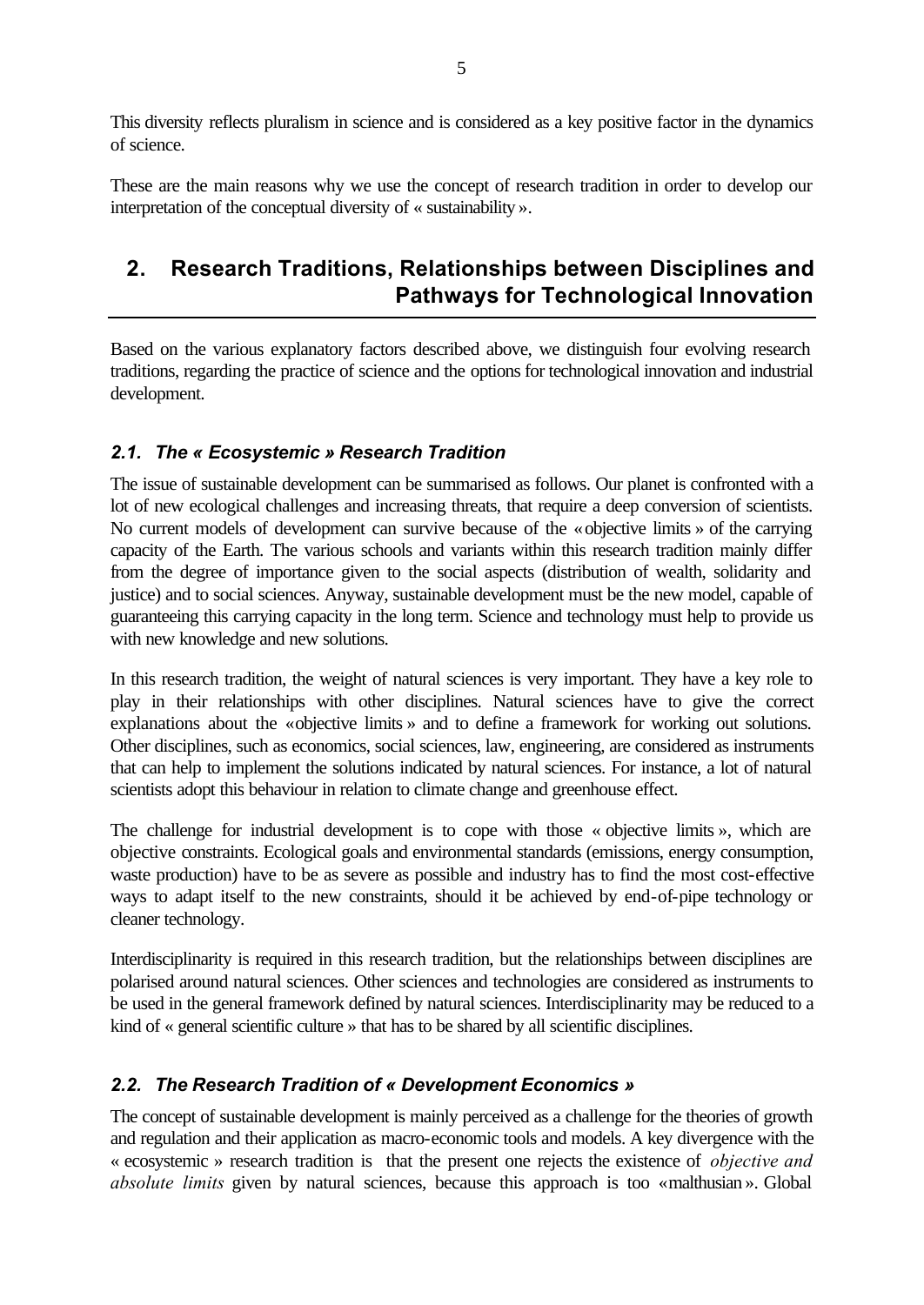environmental challenges are rather considered as *evolving and relative constraints*, which can be modified with a new organisation of economy and appropriate technological innovation. In relation to the former economic theories, the newness consists of the structural and long-term character of ecological constraints and of the need for integration of ecological variables into economic theories and instruments.

There are, of course, a lot of schools within this research tradition. A distinction can be made between those who try to integrate environmental challenges into neo-classical theories and instruments, and those who are convinced that current models are no longer valid at all and that there is an urgent need for new theories. The concept of *qualitative growth* belongs to the latter. Qualitative growth should be based on an increasing productivity of natural resources (high output for low input), on a careful management of the substitution between natural and artificial capital, taking into account the regeneration capacities, and on a new ethics of relationships between nature and society.

Insofar as industrial development has to deal with evolving constraints and not with objective limits, regulation becomes a central instrument. Industry has to turn into a process of « ecological modernisation », as explained in section 3. The priorities for technological innovations are determined by growth models. These models are not the same in all the regions of the world. «Regional sustainable development » is therefore a relevant issue.

This research tradition also requires new interdisciplinary practices. Economics (in a general meaning) plays a central part in these practices and has the main explanatory function. Social sciences have a less central explanatory function, as far as they are concerned with the contextual factors of the economic interpretations. Natural sciences have to enlighten the environmental constraints and to update the required knowledge. Technology, political and juridical sciences, health sciences have to design instruments and practical solutions. The general relationships between economics and other sciences can be characterised by the fact that the latter are expected to give decision-making methods and implementation tools.

## *2.3. The Research Tradition of « Environmental Innovation »*

This research tradition is based on the innovative potential of science and technology in order to move back the boundaries and constraints due to entropy (universal trend to degradation of energy and materials). Technological innovation has to concern itself with efficiency, reliability and resources saving.

Sustainable development is conceived as a problem-oriented approach, with more emphasis on pragmatic initiatives than on global dimensions. The main operational principles are: completing life cycles in order to reduce emissions and waste, optimising product and process life cycles, chaining life cycles so that the output of one can become the input of another, improving yields and productivity of energy and material resources, etc. Specific methods are developed: life cycle assessment, ecological balances, material flow charts, etc. Different variants within this research tradition are related to the level of problems (micro or macro level) and to the underlying organisation of society: balances between regulation and competition, individualism and solidarity, incentive and coercive policies.

As regards industrial development, this research tradition introduces new operational concepts, which are not really taken into account in the other research traditions: technology transfer, life cycle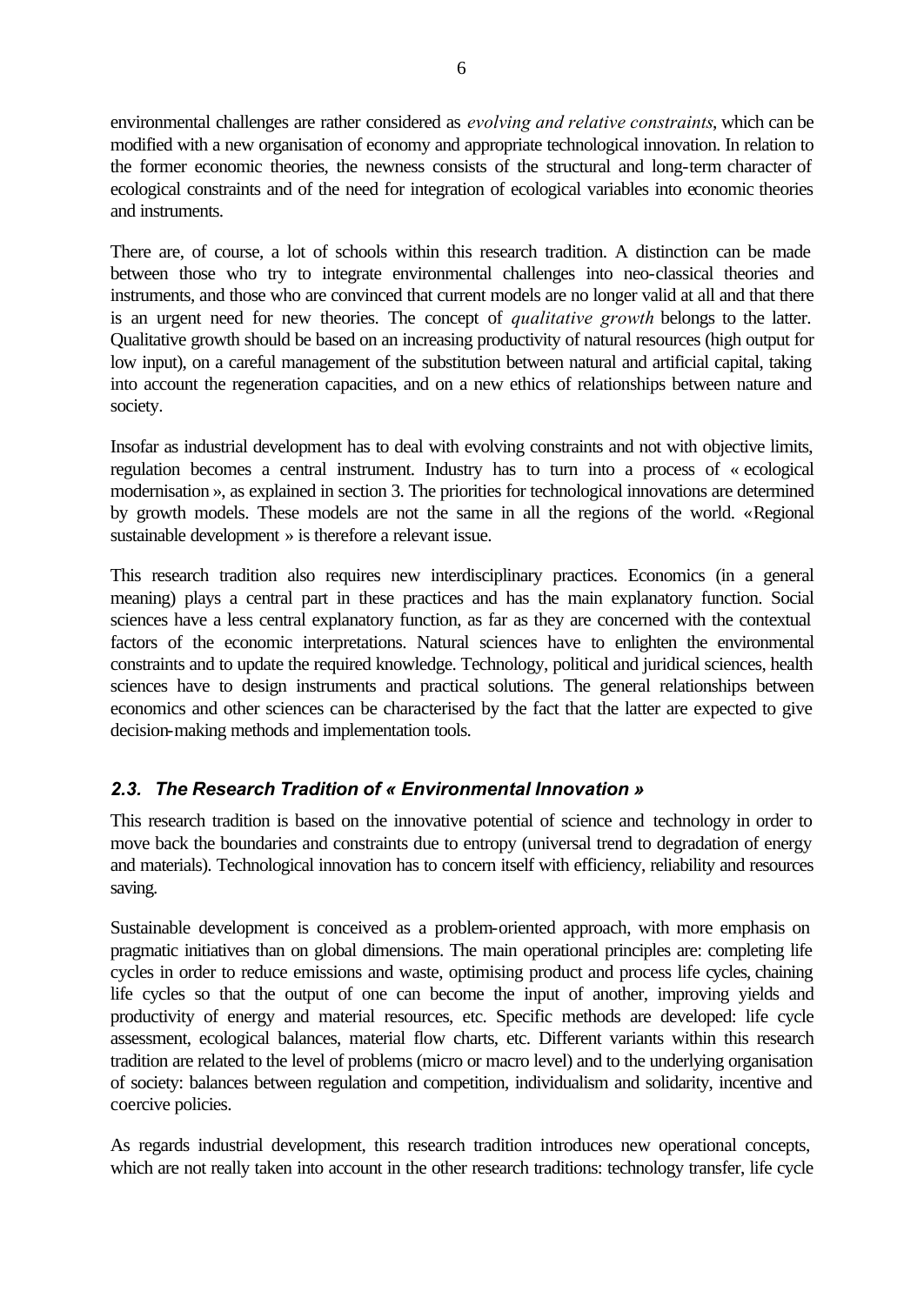assessment, product chain analysis, risk assessment. An emphasis is put on environmental management, rather than on economic policy and regulation.

Interdisciplinarity is organised on a pragmatic basis: the problem to solve determines which disciplines are required. Applied sciences, engineering, management sciences and industrial economics play however a rather central part. Natural sciences are considered as a provider of basic knowledge, while social sciences are considered as a tool for improving the conditions of diffusion of technological innovations.

## *2.4. The « Constructivist » Research Tradition*

As all scientific concepts, the concept of sustainable development is socially constructed. Its purpose is to make human intervention upon the biosphere more compatible with culture and society, taking into account that the various social groups have build up their own images of environment and society. The key issue is not the objective assessment of ecological limits and global changes, but the perception of these changes as challenges for welfare today and tomorrow. Solutions are not given by science, but worked out within society, and science is only a tool among others. Sustainable development is a matter for public debate.

This research tradition introduces new focus in the approaches to sustainable development:

- Institutions and social actors play an important part in the construction of sustainable development, as far as they represent convergent and divergent interests within society.
- Consensus and controversies are a driving force in the construction process of the concept. They are developed through public debate and enhanced communication between research and society.
- The implementation of sustainable development is a matter for negotiation and policy-making. Bottom-up processes are preferable to top-down measures. The term « negotiated environment » is quite typical of this approach.

Industrial development and technological innovation are also considered as constructed processes, through participation, consultation and debate. They are policies and not mechanisms. They have to be assessed by society, not only by scientists and decision makers. For instance, cleaner technology and green products cannot be defined only by engineers and managers. They have also to take into account the interests of workers, consumers and groups of citizens. Furthermore, the diffusion process of cleaner technology is more critical than innovation itself.

Interdisciplinarity is a strong requirement. The relationships between scientific disciplines have to be studied in a constructivist perspective, it means through an analysis of actors and controversies within the scientific community. Although no central role is given to any scientific discipline, the basic principles of the sociology of sciences are often supposed to underlie this research tradition. The experiences and methods of Technology Assessment, particularly those which are based on public participation and public debate, are a source of inspiration for implementing interdisciplinarity.

## *2.5. The Usefulness of the Concept of Research Tradition*

In conclusion of this section, we can point out some main advantages of the concept of research tradition: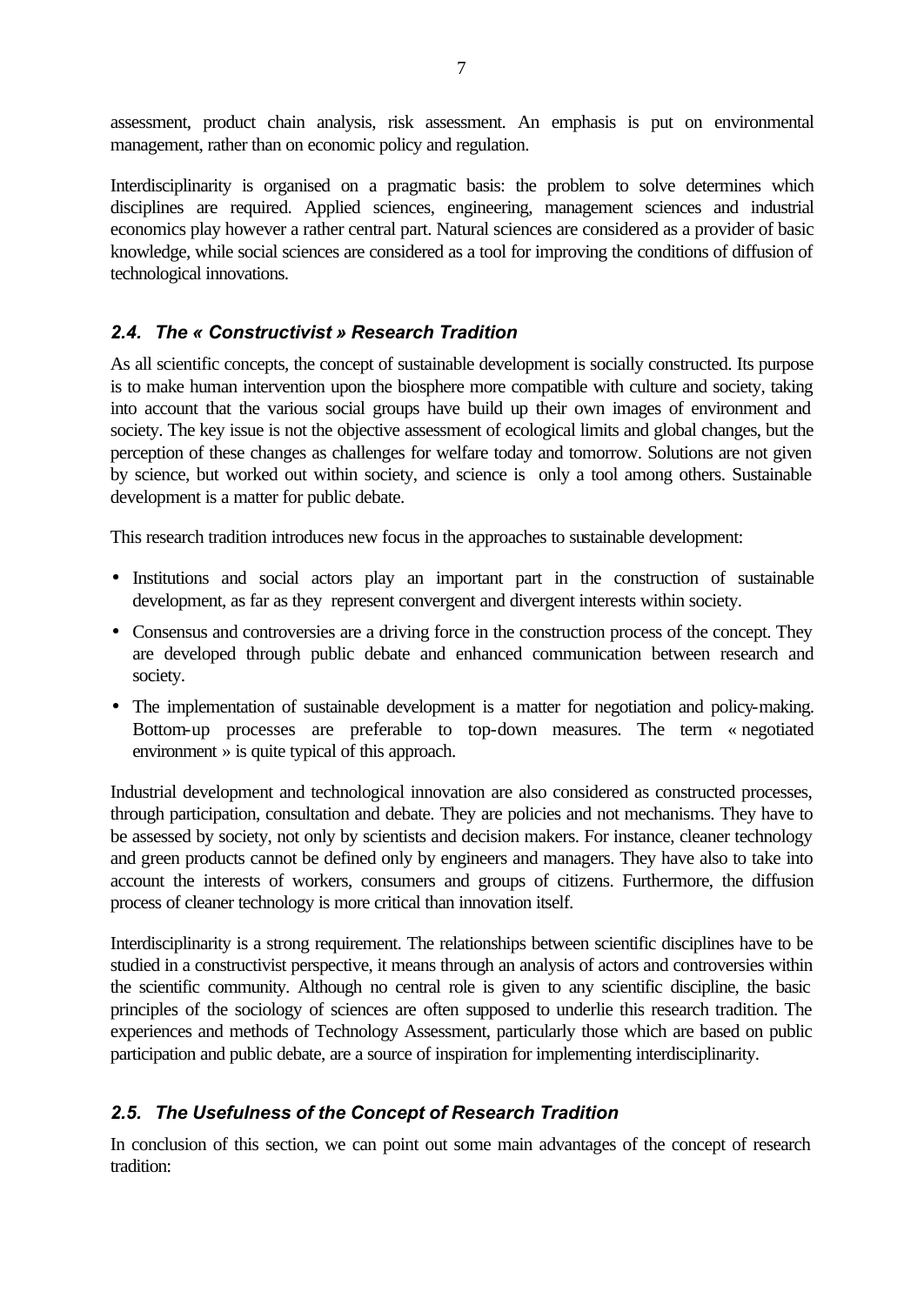- this concept provides us with a better explanation of conceptual diversity and pluralism than the common use of « paradigms »;
- it gives an interpretation of the ways industrial development is considered in each research tradition;
- it also proposes different models for the relationships between scientific disciplines, and therefore for interdisciplinarity itself.

This concept is, however, strongly based on epistemology. It is very fruitful to discuss interdisciplinarity among sciences, but less fruitful to enlighten the question of interdisciplinarity in the implementation of innovation processes. It is the subject of the next section.

# **3. Characteristics of « Sustainable Technology »**

The term « sustainable technology » has to be used carefully. It differs from environmental technology. Both are problem-oriented, but environmental technology pays little attention to the social and economic aspects, while sustainable technology has to integrate the three basic components of sustainable development, such as described in section 1. Moreover, sustainable technology has to be understood in the more general framework of innovation policies.

## *3.1 The Need for a Socio-Economic Perspective*

All research traditions recognise that technological innovation must contribute to the development of a new model of growth and regulation of the economy and that it plays a key role in transforming the present production system into something more sustainable.

However, it is quite important that the analysis of sustainable technology should be extended beyond technological innovation in the strictest sense. It must take into account the socio-economic changes associated with such innovations. Changes in competitiveness and employment are two key questions raised by the prospect of « ecological modernisation ». Research in this area has to cover both topics.

By and large, the added value of sustainable technology, in comparison with environmental technology, is to consider the short-term situation from a long-term perspective. It has also to take into account the relations between North and South (technology transfer, distribution of welfare). Such an approach presents a lot of positive points:

- It enables a clearer identification of the links between sustainable technological innovation and the structural changes needed by sustainable development in the different branches of industry.
- It gives a broader perspective of certain crucial questions about employment, such as the evolution of the productivity of sustainable technologies and the relative significance of direct effects, indirect effects and induced effects on employment.
- Finally, it clarifies the relationship between the dynamics of technological innovation and the concept of qualitative growth. This concept is slightly different from pure economic theories. It gives a more important place to technological innovation and social aspects.

Finally, it is impossible to take up the challenge of sustainable technology without taking into account the relationships between technological innovation and the other instruments fostering sustainable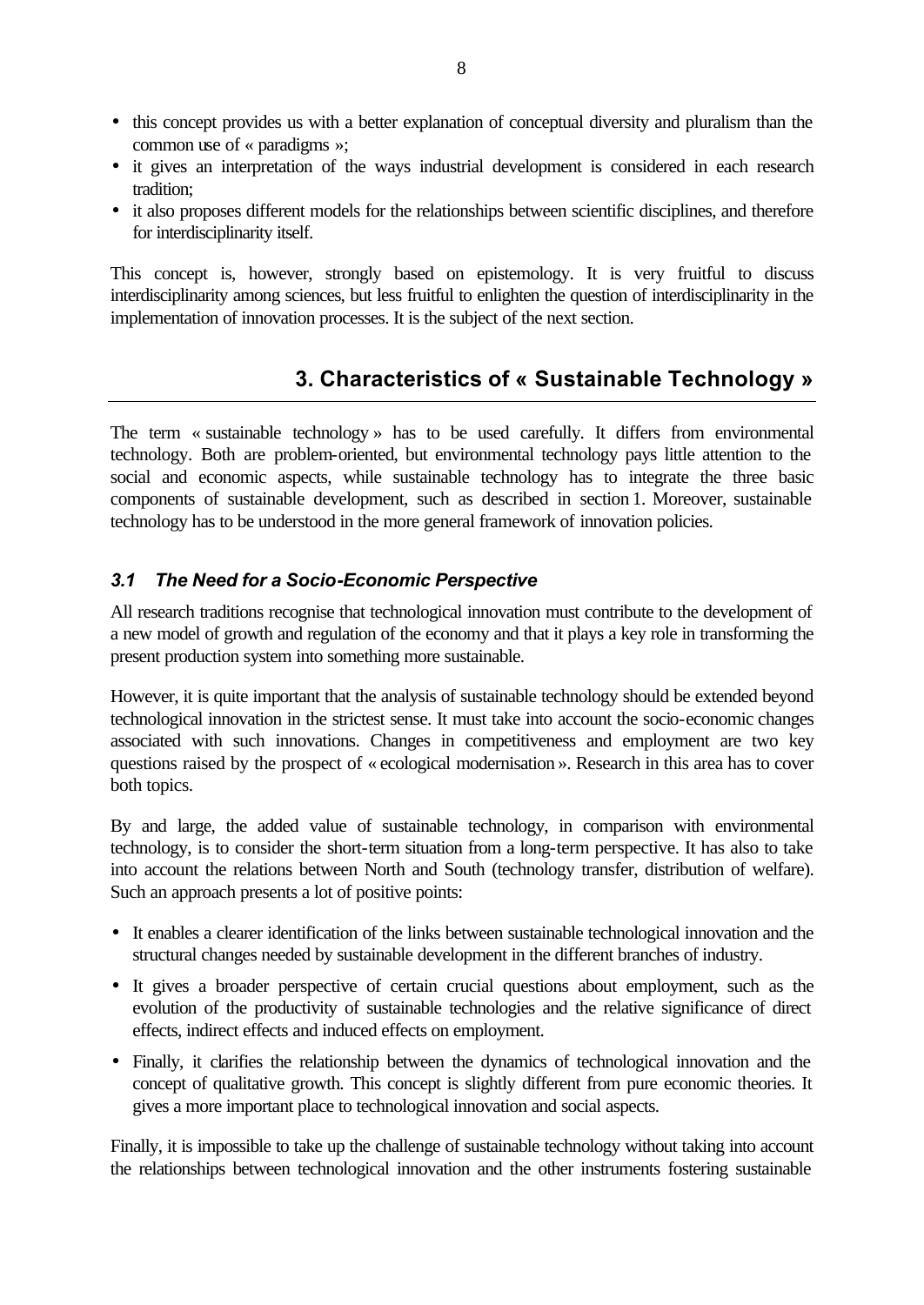development, such as environmental regulation, economic instruments (eco-taxes, charges, subventions, etc.), public procurement policies, social and institutional conditions increasing the acceptability of changes.

## *3.2 A problem-oriented approach*

However different, sustainable technology and environmental technology are obviously linked to each other. An overview of what can be labelled « environmental technology » shows plenty of techniques, projects and small implementations of any kind, which are often designed as short-term operational solutions. Environmental technology appears to be mainly problem-driven. In order to put some structure in this wide spectrum, we can distinguish six types of technologies, related to six categories of purposes.

#### 1. *Managing the final stage of life cycles: end-of-pipe technologies*

Plenty of environmental technologies are designed to process pollution downstream from industrial production and home activities: waste or water processing, decontamination, emission filtering, etc. These technologies are mainly based on well known physical and chemical principles and derived from applied research.

2. *Regenerating the ecosystems: restoring technologies* Other technologies are devoted to restoring the quality of ecosystems threatened by erosion, desertification, acidification, eutrophisation and other ecological challenges. They need a deeper understanding of the ecological problems than classical end-of-pipe technologies.

3. *Monitoring the environmental quality: observation methods and tools* These technologies are based on instrumentation, measurement devices, satellite detection, data and image processing, telematic networks.

4. *Reducing risks: prevention technologies*

The prevention of technological risks is a major challenge for innovation. In some cases, prevention can be achieved by adding safety techniques to the existing industrial processes. In many cases however, prevention needs a deep transformation of the production process itself, including new interfaces between man and machine and organisational innovations at the work place.

5. *Preventing resources exhaustion: lean technologies*

Technology can play an important part in preventing the depletion of non renewable energy sources and raw materials. The rational use of energy is however an old purpose for which little progress has been really achieved, despite a lot of technical improvements and inventions. The political, social and economic process of diffusion of innovations is therefore a key issue.

6. *Changing the technological basis of industry: clean technologies*

In order to deal with the long-term environmental challenges, technology needs to be *built in* rather than *add on* the production infrastructure. Such structural changes can consist of process innovations, product innovations or organisational innovations.

However, this problem-oriented character will only become a pathway for sustainable development if it is combined with a socio-economic perspective. This is not always so. If we go back to the first section of this paper and remember the three components of sustainable development (the question of ecology, the question of solidarity and justice and the question of economic growth and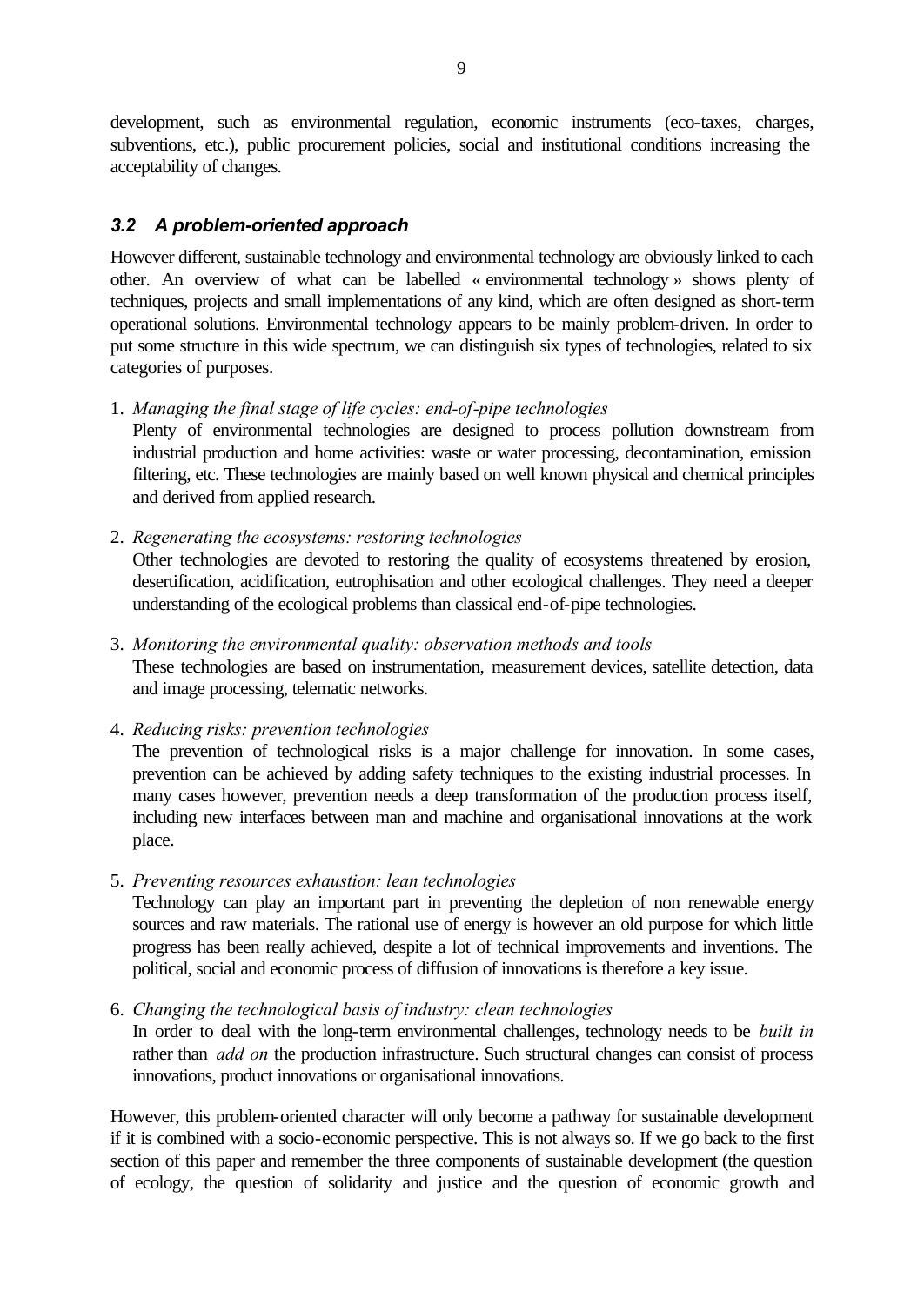regulation), we can see that the problem-oriented character of the environmental technologies often addresses only one single component of sustainable development.

#### *3.3 From environmental technology to sustainable technology*

Another distinction, proposed in a recent study of the Office of Technology Assessment of the German Parliament (TAB) (8), is useful for our discussion. This is the distinction between *add-on technology* and *integrated technology*. This distinction appears as a transversal characteristics of the six categories described above.

- Add-on technology often consists of short term solutions implemented in order to encounter specific regulation. The place for socio-economic concern is very small. These solutions seem easier to implement because they do not need a deep modification of the production process.
- Integrated technology is designed as a long-term solution. It requires higher investment and conversion costs, but may generate better competitiveness and lower costs in the long term. It can give the opportunity to integrate social and economic concerns.

It results from this short overview that integrated technology is the best technological way for sustainable development. Nevertheless it would be a mistake to underestimate the role played by add-on technology in the fight against environmental pollution. However, the concept of « sustainable technology » requires that the design of technological solutions take into account the socio-economic aspects and not only the ecological aspects. It means that research in this area has to integrate the three basic components of the concept of sustainable development, even if it is with different priorities.

The requirement for interdisciplinarity is of course much higher for sustainable technology than for environmental technology. Add-on techniques are often developed within a single discipline, while integrated technology needs an interaction between the different approaches of natural and social sciences.

## **4. Questions for Research and Interdisciplinarity**

#### *4.1 Characteristics of Research dealing with Sustainable Technology*

In a previous report (9), we had pointed out that the various types of research dealing with sustainable development could be split into two categories:

• Research *about* sustainable development, such as for example: research dealing with the role of science in society or the relation between man and nature, research on the concept of sustainable development, on implementation problems, on the assessment of environmental policies, on specific tools and methods such as statistical indicators or life cycle assessment.

l

<sup>(8)</sup> Coenen R., Klein-Vielhauer S., Meyer R., *Umwelttechnik und wirtschaftliche Entwicklung*, Büro für Technikfolgen Abschätzung (TAB), Bundestag, Bonn, 1996.

<sup>(9)</sup> Valenduc & al., Berloznik & al., op. cit., pp. 97-102.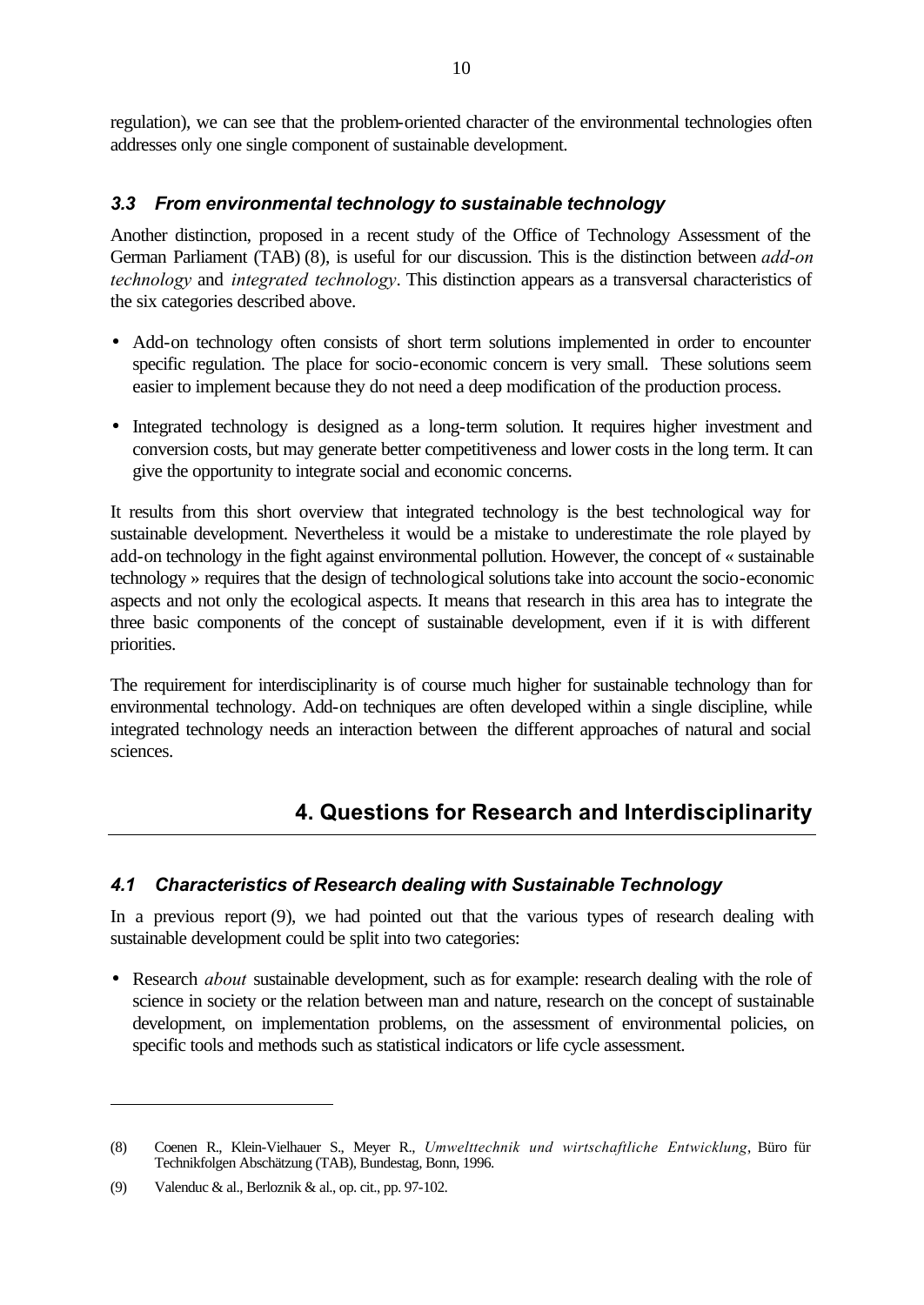• Research *in support of* sustainable development. This means all research which studies the practical problems linked with sustainable development (climate, environment, life style, etc.). This research is often done within existing disciplines, with existing methods and approaches. It does not refer to new disciplines but it is mainly characterised by shifts in different existing disciplines.

Up to now, research in the area of sustainable technology mainly belongs to this second category. There is however a need for research belonging to the first category, as for instance research on the diffusion processes of innovations, on the impacts on employment and quality of work, on technology assessment.

We can also identify several *transversal dimensions* of research dealing with sustainable development. We can distinguish two groups, the first one dealing with the content of research and the second one dealing with the form in which research is carried out.

- As regards the *content* we observe that research dealing with sustainable development is characterised by a strong *intergenerational dimension*. It is one of the core ideas of sustainable development. The same holds for the *global / local dimension*. Sustainable development research tries to link directly or indirectly local issues with global issues, and vice versa.
- As regards the *form*, the first aspect is the *multidisciplinary dimension*. It responds to the need to produce integrated knowledge and to establish a clear link between problems and solutions. Another dimension is the *societal dimension*. This has to do with the communication of science, but also with the fact that science for sustainable development is closely linked to societal objectives. Thus, there has to be a clear engagement on the part of the researcher and the funding institution in terms of sustainable development objectives. Societal engagement is closely linked to the relationship between science and sustainable development.

## *4.2 About Interdisciplinarity*

In conclusion we would like to summarise some topics related to interdisciplinarity, which were mentioned in the previous sections of our paper.

- 1. The different research traditions do not require the same level of interdisciplinarity. At least two levels can be distinguished:
	- level 1: a common scientific culture about sustainable development, made up with elements from various disciplines in natural and social sciences;
	- level 2: common research projects, designed by scientists from different disciplines, in order to deal with a problem that requires an interdisciplinary approach.
- 2. There are different patterns of relationships between scientific disciplines. Each research tradition develops its own pattern, in which there are often core disciplines and peripheral disciplines.
- 3. Research on sustainable technology requires an interdisciplinary approach rather than a disciplinary perspective, because of the problem-oriented character and of the socio-economic aspects that cannot be ignored.